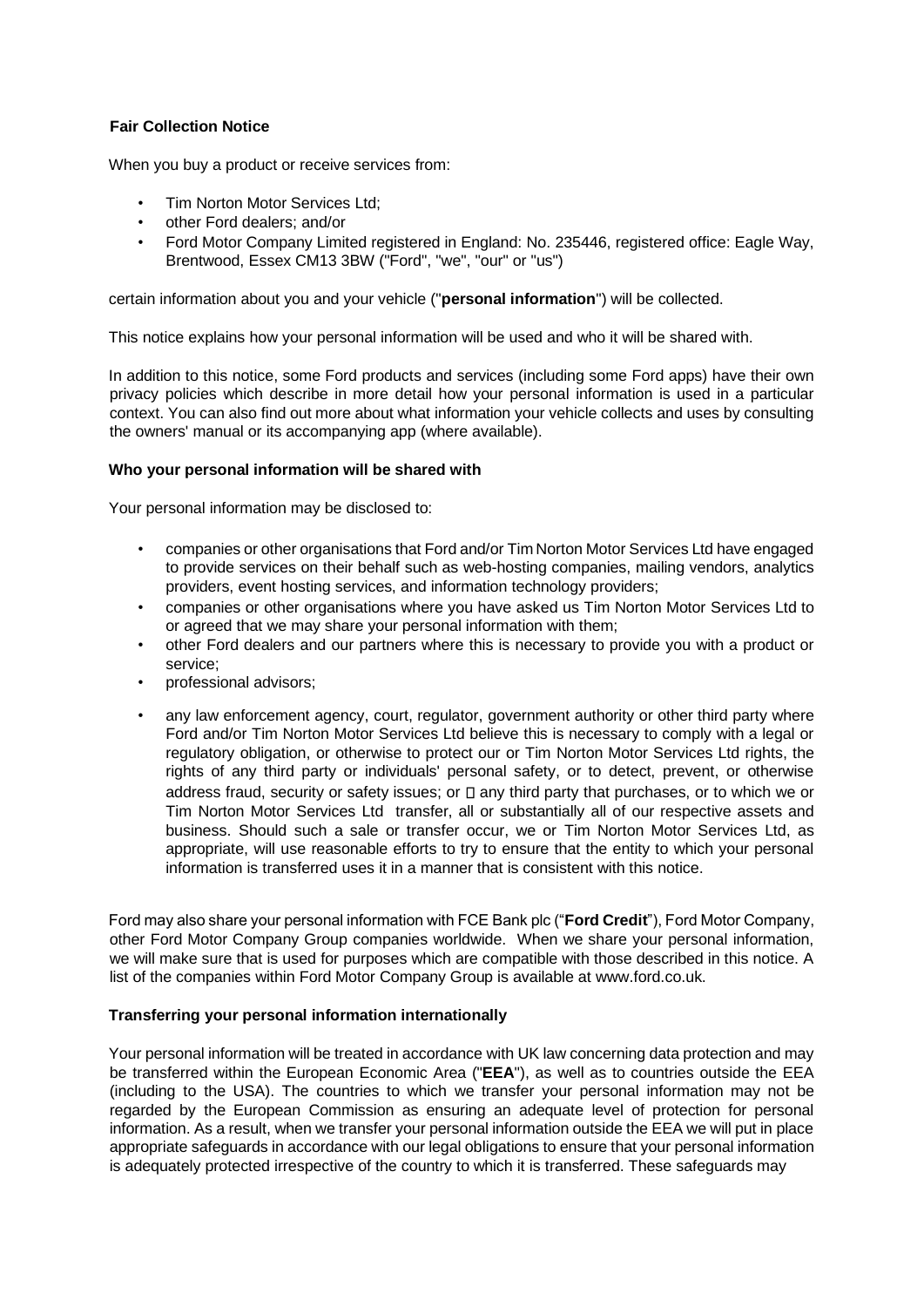include obtaining contractual assurances from any third party given access to your personal information that your personal information will be protected by standards which are equivalent to those that protect your personal information when it is in the EEA. If you would like to know more about how Ford protects your personal information when it is transferred outside the EEA, or to obtain a copy of the safeguards we put in place to protect your personal information when it is transferred, please contact us at the address below.

### **What personal information will be used**

Ford and Tim Norton Motor Services Ltd collect your personal information when:

- you fill in forms or make bookings (for example, if you book a service or request a test drive);
- receive services or purchase products at [Dealer name]; and
- you contact us (for example, we will keep a record of the information you provide when you write to us or contact our customer service centres).

When you bring your vehicle in for servicing or repair, we will collect diagnostic information about your vehicle and keep a record of the work carried out and parts supplied. We explain more about this is a separate section at the end of this notice.

The personal information we and Tim Norton Motor Services Ltd collect includes:

- your name and contact information (such as your address, telephone number(s) and email address) and information about your business or employer if you are enquiring in a commercial capacity;
- information about your vehicle (including your Vehicle Identification Number ("VIN"), vehicle registration number, model, age and mileage);
- the products and services in which you are interested or have purchased;  $\Box$  your contact and marketing preferences; and
- information required for financing purposes such as payment information.

In addition, where permitted by law, we may combine the information we hold with information about you or your interests, socio-economic and socio-demographic status, online identifiers and current contact details collected by third parties such as marketing agencies and from public sources.

We may be required by law to collect certain personal information. We may also be required to collect your personal information as a result of a contractual relationship with you. Failure to provide this information may prevent or delay the fulfilment of these obligations.

## **How your information will be used**

We and Tim Norton Motor Services Ltd use the personal information we collect to:

- fulfil your requests (for example, to provide services to you);
- manage and improve our business and our relationship with you;
- assess the quality of the services we and [Dealer name] provide, and the services our suppliers provide to us or on our behalf;
- deal with your enquiries;
- conduct research:
- send you marketing material in line with your communications preferences; and
- comply with our legal and regulatory responsibilities, to respond to legal process or requests for information issued by government authorities or other third parties, and to prevent and detect crime and fraud, or protect your, our or others' rights.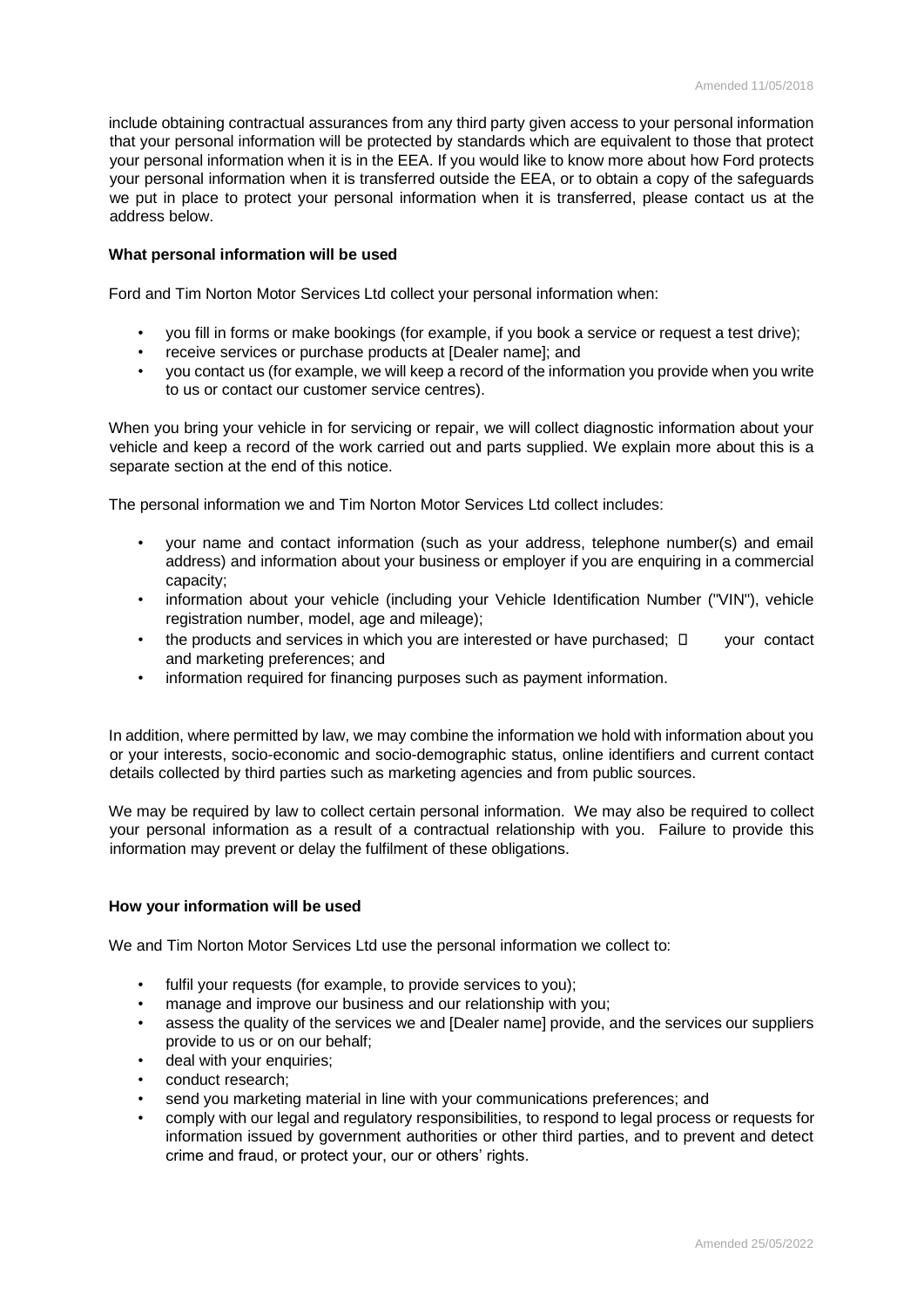For more information about how the personal information we collect when your vehicle is serviced or repaired is used, please see the '**Repair, diagnosis and servicing for your Ford vehicle**' section of this notice below.

We, Ford Motor Company, other Ford Motor Company Group companies worldwide and Tim Norton Motor Services Ltd may combine and, using automated decision making processes, analyse your personal information to assist with the purposes outlined above, and to:

- help us understand, develop and improve our products, processes, and services and marketing strategies;
- personalise our communications, products and services to you;
- keep your personal information up to date;
- to understand our customers better; and
- to manage and improve our relationship with you.

This could include, for example, informing our distribution strategy, evaluating the effectiveness of our marketing and customer service, conducting market analysis and identifying products or services which may be of interest to you, and contacting you to tell you about such products and services.

In some limited circumstances, the automated decisions we take may have a legal or similar effect on you. We will only make these kinds of automated decisions about you where:

- The decisions are necessary for performing or entering into a contract with you:
- The decisions are authorised by law; or
- You give your consent to us carrying out automated decision-making.

You can contact us to request further information about automated decision-making, and in some circumstances object to the use of automated decision-making, or request that an automated decision is reviewed by a human.

We would like to make sure the communications we send you and our interactions with you are as relevant to you as possible. As a result, from time to time, we may use information about you collected from public sources and third parties (as described in the '**What personal information will be used**' section above) to help us determine what Ford products and services you might be interested in. For example, analytics providers and advertising services may analyse the information they collect from online and other sources to provide us with information about your demographics and interests – such as inferences about your age range and the types of products or services that may interest you. We may then send you information about those products and services in accordance with your communications preferences, and use the information we hold about you to inform our customer service centres if you contact them. We may also work with third parties to show you tailored advertising on social media platforms or, if you have consented to the use of cookies, when you browse the internet/visit other websites. You can find out how to stop receiving marketing material from us in the '**Your rights'** section below.

We Tim Norton Motor Services Ltd and Ford keep your personal information in identifiable form for as long as is reasonably necessary to fulfil the purposes for which it is collected and as required to comply with applicable legal and regulatory obligations. This generally means holding your personal information for as long as one of the following apply:

- your personal information is reasonably required in order to provide the services you have requested to you;
- your personal information is reasonably required in order to protect and defend our and/or Tim Norton Motor Services Ltd rights or property (this will generally be the length of the relevant legal limitation period); or
- applicable laws or regulations otherwise require the retention of your personal information.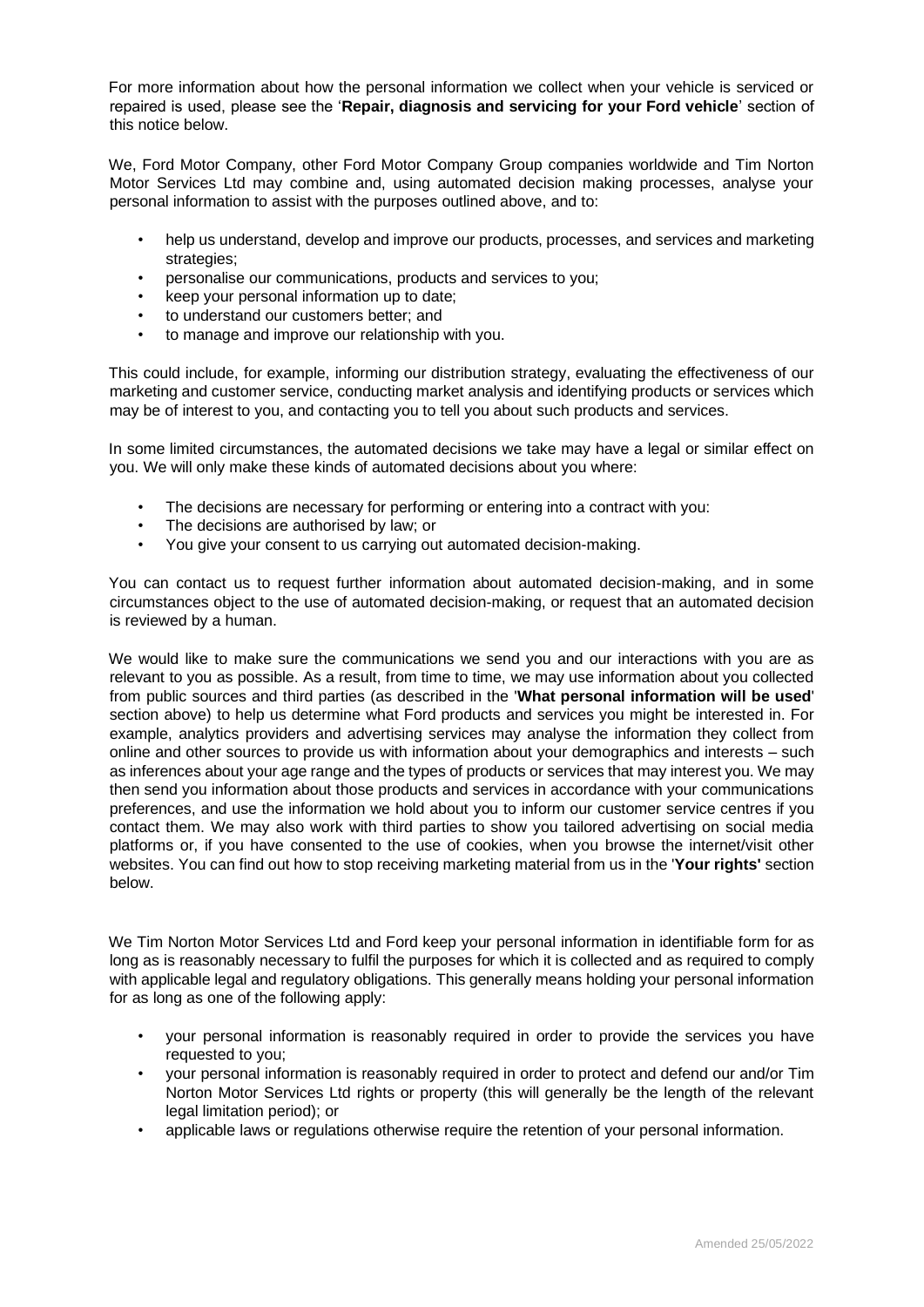### **The lawful grounds that will be relied upon when your personal information is used**

There are different lawful grounds that we and Tim Norton Motor Services Ltd rely on to use your personal information and we and Tim Norton Motor Services Ltd will collect and use your personal information in the following situations:

- where our and/or Tim Norton Motor Services Ltd use of your personal information is **necessary to perform a contract or contracts that you are a party to, or to take steps that you request before entering into a contract.** These contracts could include the conditions on which you enter a competition or agreements you enter into for service products;
- where our and/or Tim Norton Motor Services Ltd use of your personal information is **within our legitimate interests or the legitimate interests of the organisation with which we have shared your personal information** and we have made sure that your personal information, and your rights in relation to that information, are protected. For example, we may rely on this legal ground if we and/or the companies within the Ford Motor Company group use your personal information to: understand and improve our (or their) products, services and/or business and marketing strategies; for research purposes; to manage and improve our relationship with you and for administrative purposes; to help find out what information, products and services are most likely to interest you and to send or show you information, offers, and online advertisements for these products or services; to personalise your experience of our products and services; to ensure that our products and services are delivered and used in accordance with the law and the terms and conditions that apply to them; and where necessary to protect or defend our or another's rights or property, or to detect, prevent, or otherwise address fraud, security, safety or privacy issues. Tim Norton Motor Services Ltd may rely on this legal ground if it uses your personal information to: understand and improve its products, services and/or marketing strategies; for research purposes; to manage and improve its relationship with you and for administrative purposes; to help find out what information, products and services are most likely to interest you and to send or show you information, offers, and online advertisements for these products or services; to personalise your experience of its products and services; to ensure that its products and services are delivered and used in accordance with the law and the terms and conditions that apply to them; and where necessary to protect or defend its or another's rights or property, or to detect, prevent, or otherwise address fraud, security, safety or privacy issues;
- where we and/or Tim Norton Motor Services Ltd believe it is necessary to use your personal information to **comply with a legal or regulatory obligation**;
- in limited circumstances where we and/or Tim Norton Motor Services Ltd believe it is necessary to protect someone's safety or **vital interests**;
- in certain circumstance we and/or Tim Norton Motor Services Ltd may need to use your personal information for purposes which are in the **public interest**; and
- where we and/or Tim Norton Motor Services Ltd have your **consent**. We will rely on your consent to, for example, use your personal information for marketing to you by email and text message in accordance with your marketing preferences. Where we rely on consent to use your personal information, you have the right to withdraw that consent at any time. Please see the '**Your rights'** section of this notice for more details.

## **Your rights**

You have the right as an individual to find out what information Ford and/or Tim Norton Motor Services Ltd holds about you and for what purposes, as well as to access that information and make corrections if necessary. You also have the right in some circumstances to object to our use of your personal information, to ask us to restrict or erase your personal information or to request that your personal information is provided to you in a commonly used electronic format so that you can share it with other organisations (this is often referred to as the right to 'data portability').

Where you have consented to the use of your personal information (please see the section named '**The lawful grounds that will be relied upon when your personal information is used**' for further information), you have the right to withdraw your consent at any time.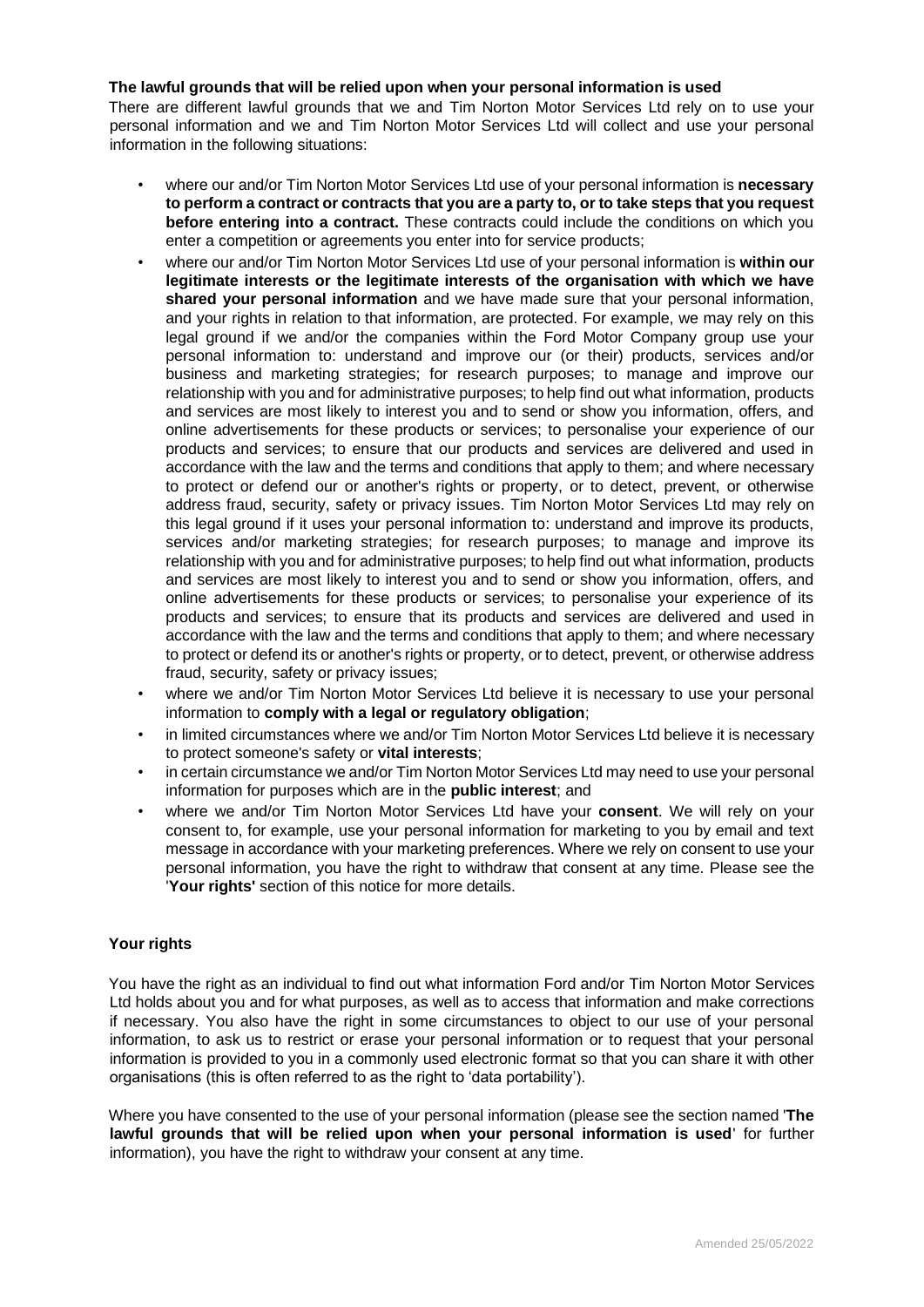If you have questions or concerns regarding Tim Norton Motor Services Ltd use of your personal information, or would like to access the information that Tim Norton Motor Services Ltd holds about you or exercise any of the other rights you have in relation to the personal information that Tim Norton Motor Services Ltd holds about you, please contact Tim Norton Motor Services Ltd, Long Row, Oakham, Rutland, LE15 6LN – [qc@timnortonmotors.co.uk.](mailto:qc@timnortonmotors.co.uk)

If you have questions or concerns regarding Ford's use of your personal information, or would like to access the information that Ford holds about you or exercise any of the other rights you have in relation to the personal information that Ford holds about you, please contact:

By post to: Privacy Enquiry PO Box 2318 GLASGOW G33 9DD

By email to: dpeurope@ford.com

Ford and Ford Credit have appointed a Data Protection Officer. You can contact the Data Protection Officer at [dpeurope@ford.com.](mailto:dpeurope@ford.com)

Or,

Kris Strang van den Heuvel – General Manager - Tim Norton Motor Services Ltd kris@timnortonmotors.co.uk

We encourage you to contact us and Tim Norton Motor Services Ltd to update or correct your personal information if it changes or if the personal information we hold about you is inaccurate.

If you have a complaint about the way in which Ford or Tim Norton Motor Services Ltd uses your personal information we hope that in the first instance you will contact us or Tim Norton Motor Services Ltd. You may, however, also make a complaint to the Information Commissioner's Office, which is the authority that upholds information rights in the UK.

#### **Changes to this notice**

We may modify or update this notice from time to time. If we and/or Tim Norton Motor Services Ltd change this notice, we will notify you of the changes. Where changes will have a fundamental impact on the nature of the processing or otherwise have a substantial impact on you, we will give you sufficient advance notice so that you have the opportunity to exercise your rights in relation to your personal information (for example, to object to the processing).

#### **Your marketing preferences**

Ford and Tim Norton Motor Services Ltd would like to keep you up to date with information and offers from Ford and Tim Norton Motor Services Ltd.

To make your preferences clear, please contact Tim Norton Motor Services Ltd Service Department who will be glad to edit them or send you a link which will enable you to edit them yourself.